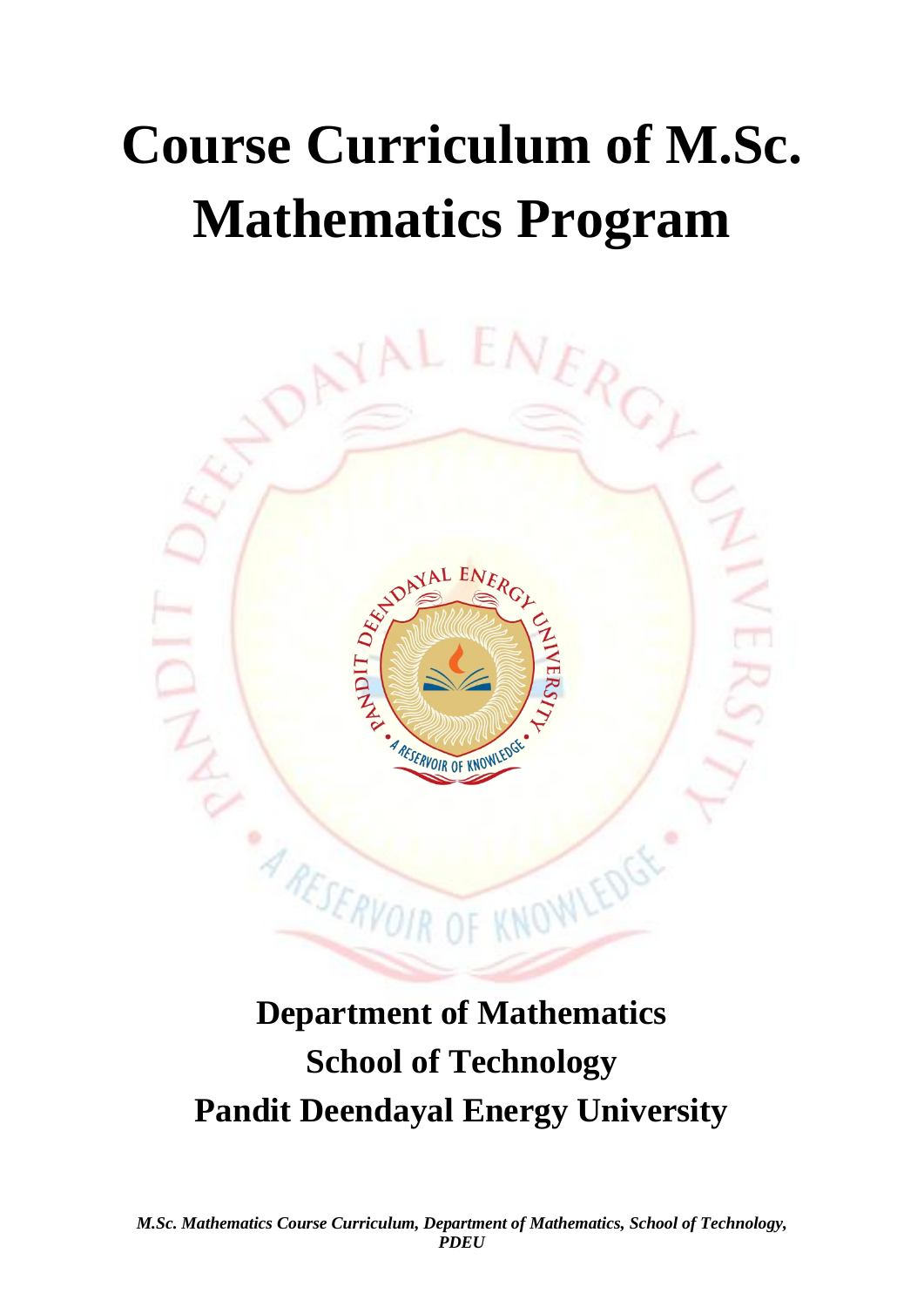|--|

| Semester-I   |                                   |                        |              |                |                |                       |  |
|--------------|-----------------------------------|------------------------|--------------|----------------|----------------|-----------------------|--|
| Course       | <b>Course Name</b>                | <b>Teaching Scheme</b> |              |                |                |                       |  |
| Code         |                                   | L                      | T            | ${\bf P}$      | <b>Credit</b>  | <b>Contact</b><br>Hr. |  |
| 20MSM501T    | Real Analysis                     | 3                      | 1            | $\Omega$       | $\overline{4}$ | 4                     |  |
| 20MSM502T    | Theory of ODE                     | 3                      |              | $\Omega$       | 4              | $\overline{4}$        |  |
| 20MSM503T    | Linear Algebra                    | 3                      |              | $\Omega$       | $\overline{4}$ | $\overline{4}$        |  |
| 20MSM504T    | Probability and Statistics        | 3                      |              | $\Omega$       | $\overline{4}$ | $\overline{4}$        |  |
| 20MSM505T    | <b>Numerical Analysis</b>         | 3                      |              | $\Omega$       | 4              | 4                     |  |
| 20HS501P     | <b>HSS - Communication Skills</b> | 0                      | $\mathbf{0}$ | $\overline{2}$ | 1              | $\mathcal{D}_{\cdot}$ |  |
| <b>Total</b> |                                   | 15                     | 5            | $\mathbf{2}$   | 21             | 22                    |  |
|              |                                   |                        |              |                |                |                       |  |

| Semester-II        |                                                 |                        |                |                |                |                          |  |
|--------------------|-------------------------------------------------|------------------------|----------------|----------------|----------------|--------------------------|--|
| <b>Course Code</b> | <b>Course Name</b>                              | <b>Teaching Scheme</b> |                |                |                |                          |  |
|                    |                                                 | L                      | T              | P              | <b>Credit</b>  | <b>Contact</b><br>Hr.    |  |
| 20MSM506T          | Theory of PDE                                   | 3                      | 1              | $\Omega$       | $\overline{4}$ | 4                        |  |
| 20MSM507T          | <b>Complex Analysis</b>                         | 3                      | 1              | 0              | 4              | 4                        |  |
| 20MSM508T          | Modern Algebra                                  | 3                      | 1              | $\theta$       | $\overline{4}$ | $\overline{\mathcal{A}}$ |  |
| 20MSM509T          | Topology                                        | 3                      | 1              | $\Omega$       | $\overline{4}$ | 4                        |  |
| 20MSM510T          | Calculus of Variation and Integral<br>Equations | 3                      | $\mathbf{1}$   | $\Omega$       | $\overline{4}$ | 4                        |  |
| 20MSM511T          | Object Oriented and Python<br>Programming       | 3                      | $\overline{0}$ | $\Omega$       | 3              | 3                        |  |
| 20MSM512P          | Object Oriented and Python<br>Programming       | $\Omega$               | $\Omega$       | $\overline{2}$ | 1              | $\overline{c}$           |  |
|                    | <b>Total</b>                                    | 18                     | 5              | $\mathbf{2}$   | 24             | 25                       |  |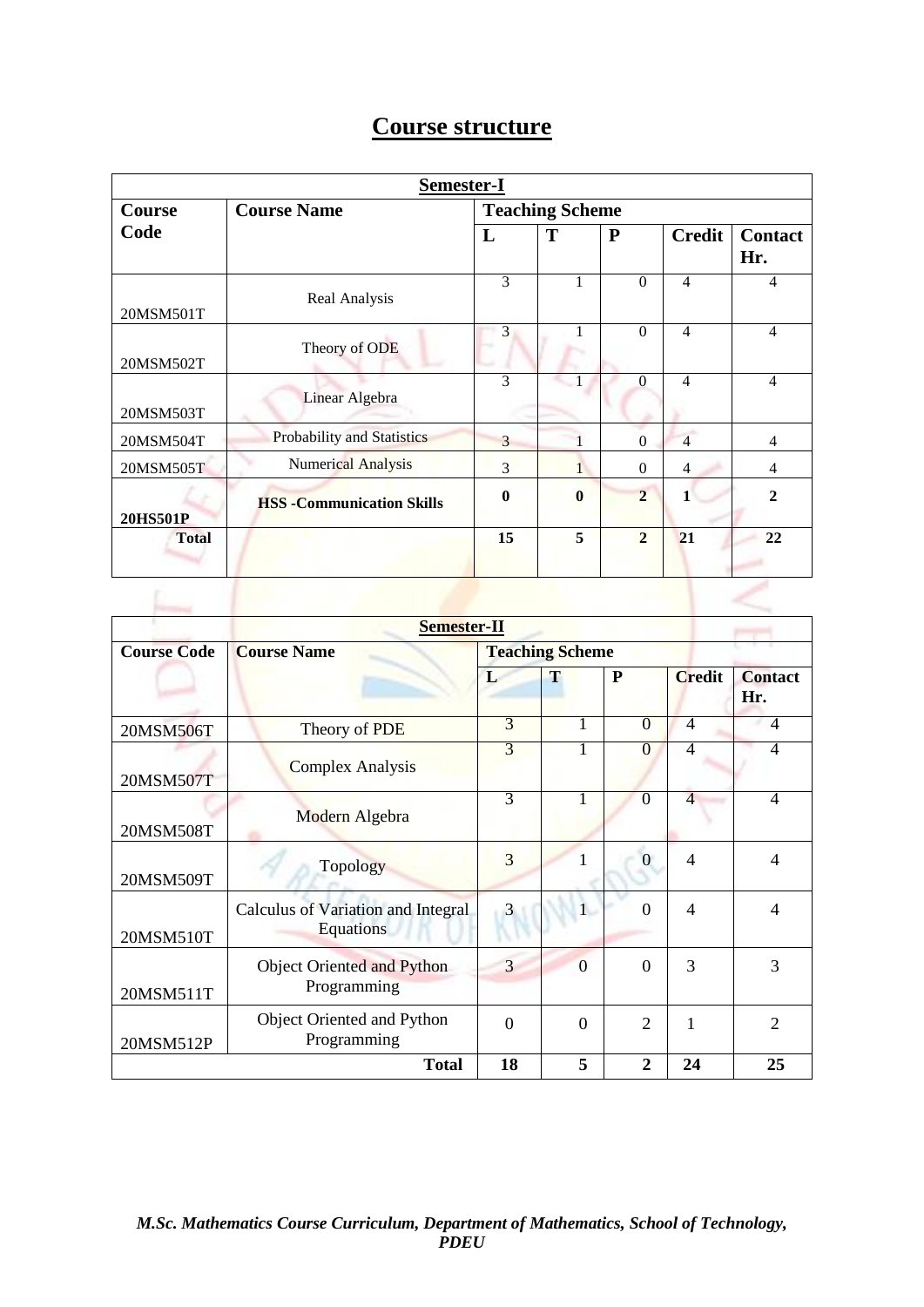| Semester-III   |                            |                        |                         |                |                |                       |  |
|----------------|----------------------------|------------------------|-------------------------|----------------|----------------|-----------------------|--|
|                |                            | <b>Teaching Scheme</b> |                         |                |                |                       |  |
| Course<br>Code | <b>Course Name</b>         | L                      | T                       | ${\bf P}$      | <b>Credit</b>  | <b>Contact</b><br>Hr. |  |
|                | <b>Research</b>            | 1                      | $\overline{0}$          | $\overline{0}$ | L              |                       |  |
| 20MSM601T      | <b>Methodology</b>         |                        |                         |                |                |                       |  |
| 20MSM602T      | <b>Functional Analysis</b> | $\overline{3}$         | 1                       | $\overline{0}$ | 4              | $\overline{4}$        |  |
| 20MSM603       | Project-I                  | $-$                    | --                      | --             | 8              | --                    |  |
| 20MSM----      | Elective-1                 | 3                      | $\mathbf{1}$            | $\Omega$       | $\overline{4}$ | $\overline{4}$        |  |
| 20MSM----      | Elective-2                 | 3                      |                         | $\overline{0}$ | 4              | $\overline{4}$        |  |
|                | <b>Total</b>               | <b>10</b>              | $\overline{\mathbf{3}}$ | 0/2            | 21             | 13+project-<br>1      |  |

| <b>Semester-IV</b>    |                    |                        |   |   |                 |                       |  |  |
|-----------------------|--------------------|------------------------|---|---|-----------------|-----------------------|--|--|
|                       | <b>Course Name</b> | <b>Teaching Scheme</b> |   |   |                 |                       |  |  |
| <b>Course</b><br>Code |                    |                        | T | P | <b>Credit</b>   | <b>Contact</b><br>Hr. |  |  |
| 20MSM617              | Project-II         |                        | - | ٠ | 17              |                       |  |  |
|                       | <b>Total</b>       | -                      | ۰ | ۰ | $\overline{17}$ |                       |  |  |

**ARESERVOIR OF KNOWLEDGE** 

ĭ